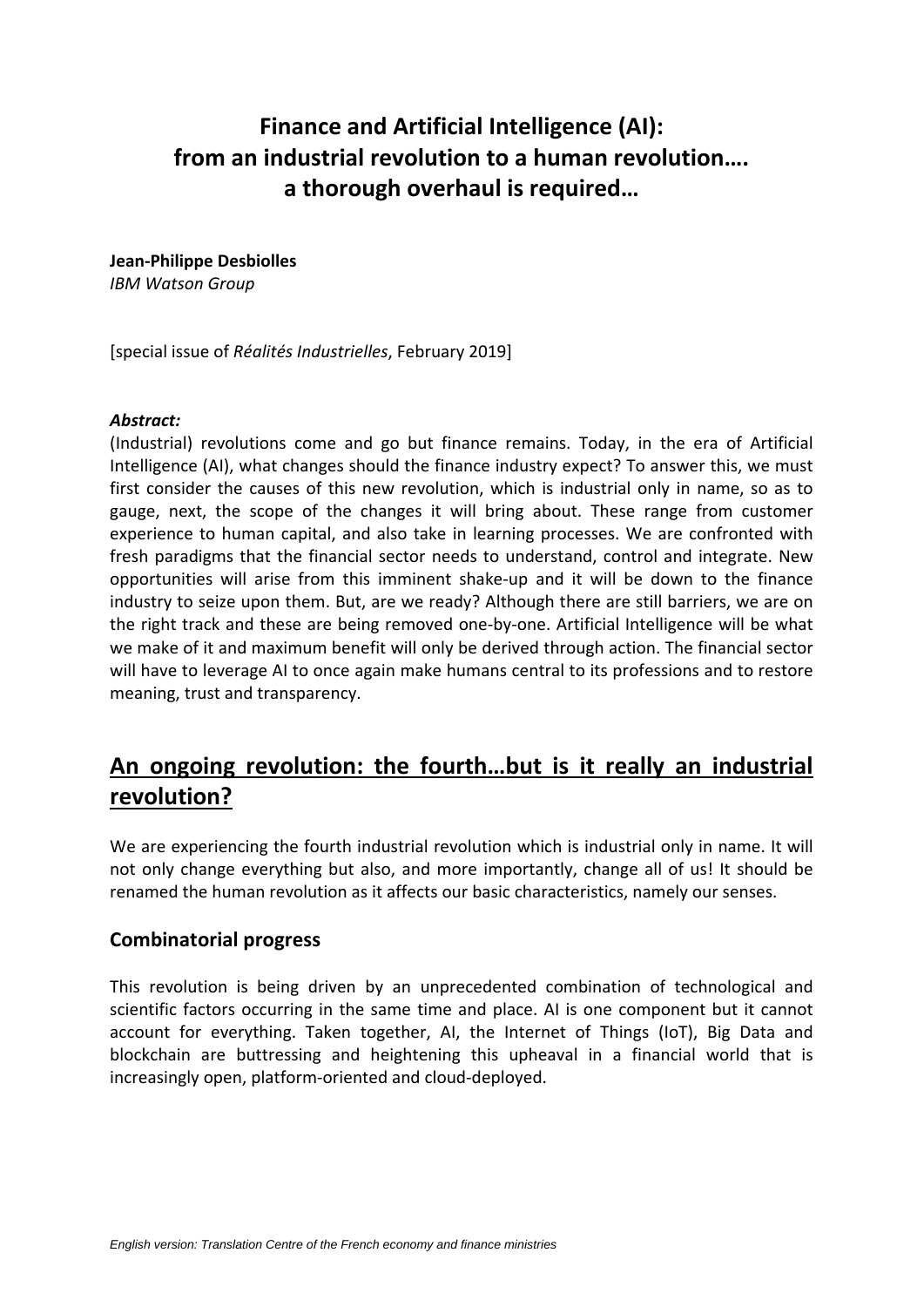Nevertheless, AI should be differentiated from its peers due to its revolutionary nature. In the same way as steam, electricity and the Internet, it can be classified as a Generic Purpose Technology (GPT).<sup>[1](#page-1-0)</sup> GPTs have an overriding feature in that they change *everything* for *everyone*. Consequently, far from being reserved for a minority, they also touch service professions requiring intellectual skills as regards knowledge and expertise which were previously relatively protected. As a result, AI directly affects us inherently. We thought we were protected but this is no longer the case and the financial sector is in the firing line.

#### **Defining AI**

Whilst, as we have just seen, AI already has an established status, there is also meaning behind its definition. AI is a bridge between two worlds: that of programming and that of learning or, in other words, between a deterministic world and a probabilistic world. AI therefore paves the way for us to enter a new world in which the foundations are supported by two pillars: data and learning. Although recent years have given us the opportunity of familiarising ourselves with the inherent issues surrounding data, learning raises new issues. Knowledge transfer (understanding), know-how (expertise) and soft skills (feelings, personality, etc.) are the ground rules in this new relationship between man and machine.

#### **AI as enhanced intelligence**

These fresh challenges have already led to a shift in paradigm and now the buzzword is no longer AI but "enhanced" or even "cognitive" intelligence. In the past, AI was too often calculated and paired down to algorithms or data sciences. Today, AI is encompassing cognitive sciences covering, but not (yet) totally appropriating, six main fields: language, voice, vision, empathy, reasoning and knowledge management. Although there is still the scientific dimension, we now need to speed things up and open our lens to linguists, behavioural sciences, the understanding of the human brain, psychology and biology. And didn't *Wired* magazine, writing about AI in [2](#page-1-1)016, carry the headline "The End of Code"?<sup>2</sup>

<span id="page-1-0"></span><sup>1</sup> Lipsey R., Carlaw K. & Bekhar C.(2005), *Economic Transformations: General Purpose Technologies and Long-Term Economic Growth*, Oxford University Press.

<span id="page-1-1"></span><sup>2</sup> "The End of Code", *Wired Magazine*, June 2016.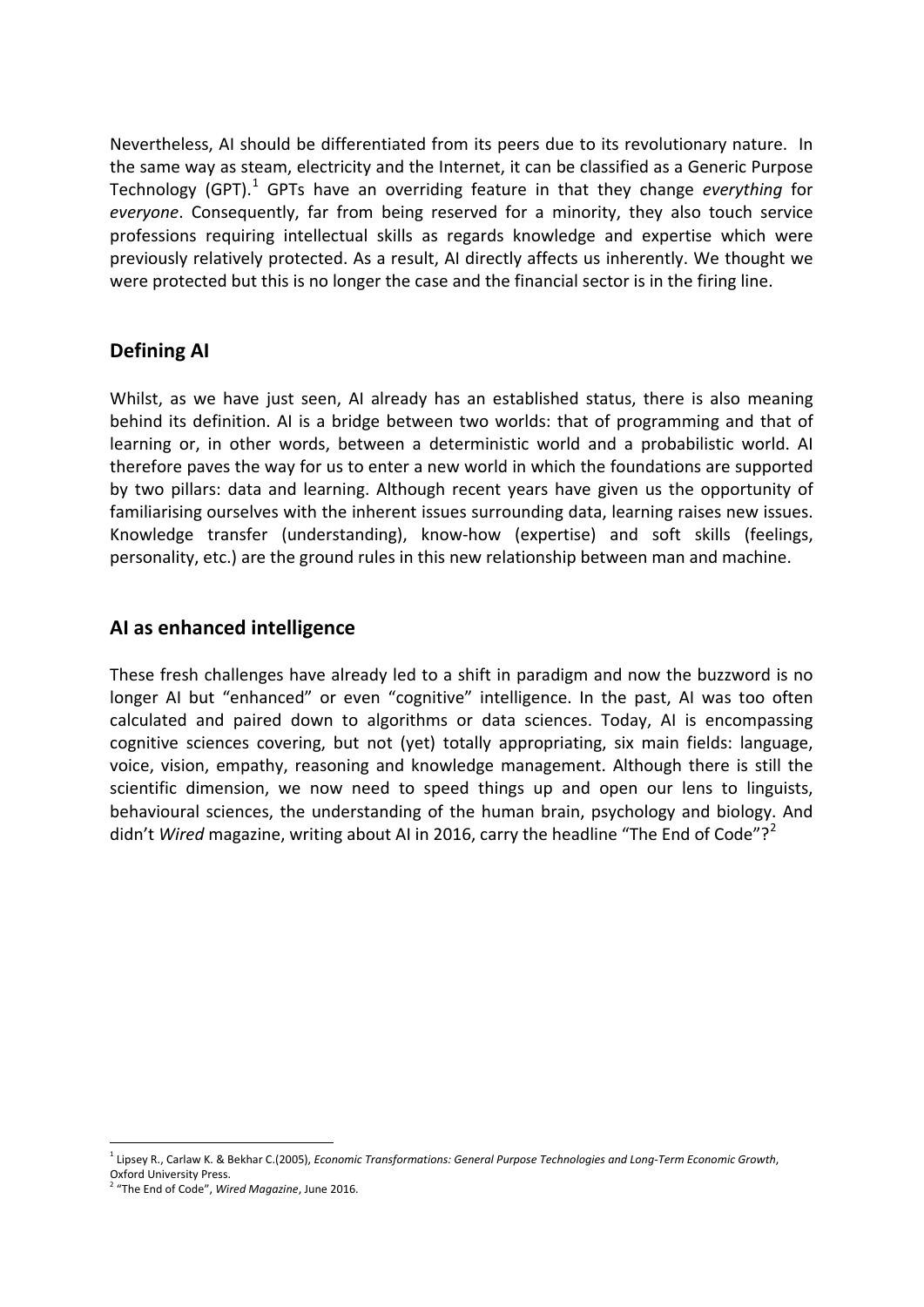# **Applications and significant changes in the finance industry: current changes and what is to be expected**

AI is currently entering three main areas which are fairly distinct and which have varied goals.

#### **Customer experience or human-machine interface**

As mentioned above, whilst our working practices will be affected, our uses are also set to be shaken up. Customer experience and the human-machine interface will be thoroughly revamped, or "redesigned", to cater for a new User Experience (UX)/User Interface (UI). The reason for this imminent upheaval is very straightforward: although huge progress has been made on mobile apps, websites, tablets and smartphones, we are still, ultimately, having a fairly basic experience which is nevertheless fun as a result of gamification. We have to prime ourselves for dialogue, discussion or even debate<sup>[3](#page-2-0)</sup> with machines which will be able to contextualise this relationship and even to feel our desires, joys and hurts. Basically, we need to be ready to adjust. These first features already exist on AI platforms through language-related advances (Neuro-linguistic programming (NLP), Natural language understanding (NLU) and Natural language generation (NLG)). Although understanding feelings is still at its nascent stage, there are Application Programming Interfaces (APIs) such as the Tone Analyser, which can detect the tone and mood of a discussion. One direct result of this trend is that the customer-bank-insurance company relationship will experience unprecedented hyper-personalisation and hyper-contextualisation.

### **The increase in human capital**

Next, we are set to witness what English speakers call the empowerment of men and women who use cognitive systems that can present information and recommendations based on facts and evidence without any limitations in terms of data ingestion (whether structured or not) within huge corpora. Here, many novelties are heralding a break with the past:

• These systems are evidence-based: they give an answer which they perceive as being as accurate as possible and provide us with all the underlying facts and evidence. It is therefore down to us to use our critical thinking and freewill to decide what is finally the most meaningful in light of the information put forward by the machine. As a result, financial offers will be increasingly justified and documented thanks to these systems.

<span id="page-2-0"></span><sup>3</sup> IBM Research Project Debater, https://www.research.ibm.com/artificial-intelligence/project-debater/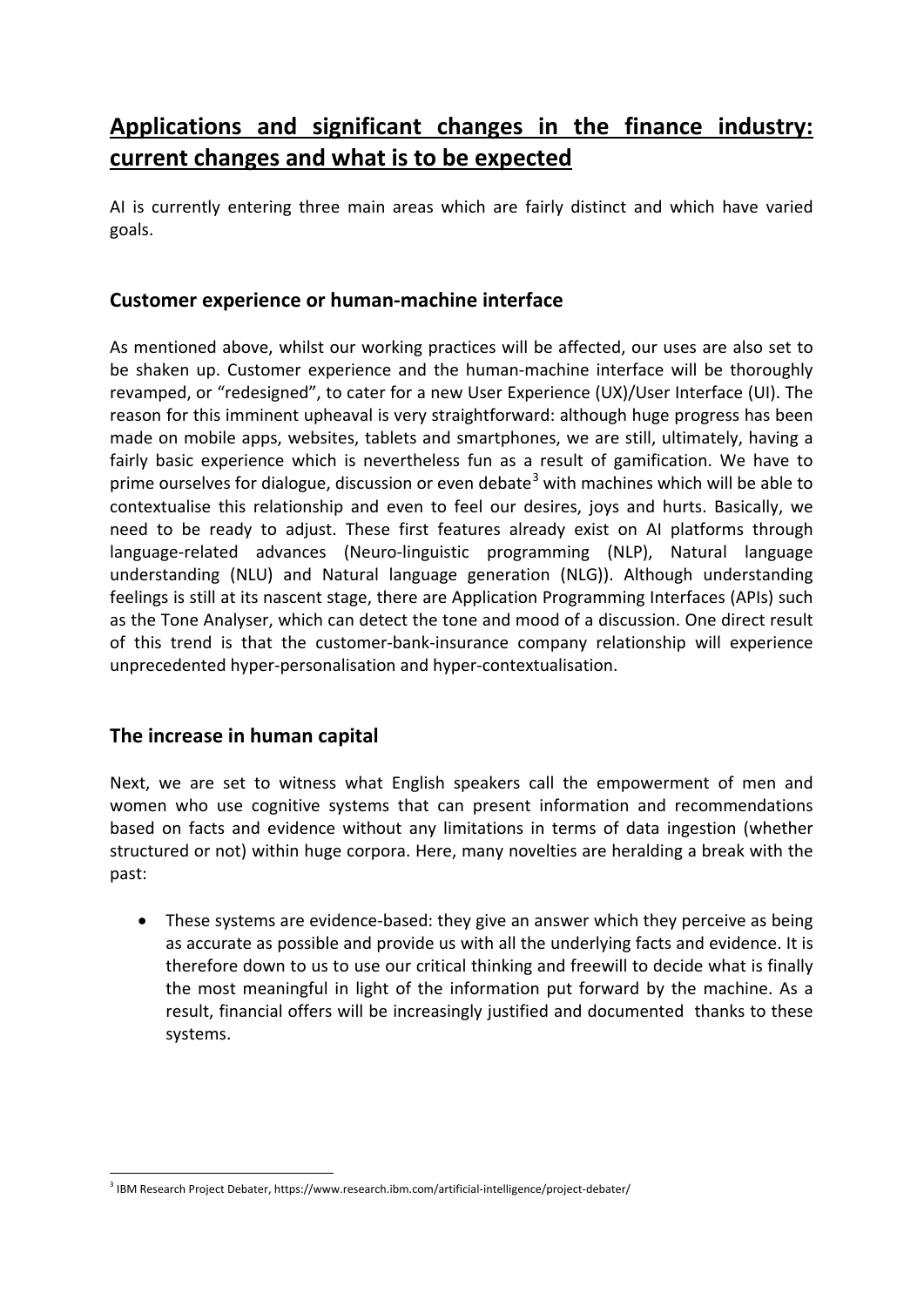• These systems also ingest an unlimited amount of data. Whilst, up until now, this premise only applied to structured data, which accounts for 20% of total data, meaning that the remaining 80% was ignored de facto, we are finally able to use nonstructured data (videos, sound, handwritten documents, etc.) on a massive scale, and include them in rationale and recommendations. Chief Investment Officers (CIOs) are going to be able to feed all their work into these machines and make sure that it is leveraged and used in a consistent manner by as many people as possible in their companies.

You should be starting to get an idea of the magnitude of the change we are witnessing. Push marketing, which caused customers to become wary of financial service providers, is finished. At long last, we are going to be able to give power back to millions of men and women: the power to clarify recommendations, to justify viewpoints, to restore dialogue with their own customers and to explain why A is possibly better than B for a given buyer, meaning the power to prove to the latter that he/she is unique and not only one of many!

#### **Automated processes are dead, long live learning processes!**

The 1970s first saw the emergence of Business Process Reengineering (BPR) prior to very high levels of automation with approaches such as Robotic Process Automation (RPA). Ultimately, the latter led to a huge number of rule-based business processes being automated. With ongoing projects, machine learning is being used within these processes allowing the latter to improve based on the outcomes achieved. Industry is also undergoing a fresh transition with the rollout of cobotics, or cooperative robotics, which is upending man-robot relations. A whole new form of collaboration is becoming available... There have, for instance, been amazing results in the fields of risk and compliance: a two-hundred page file can be ingested and understood by an AI system in several minutes compared to several hours for a human employee.

Furthermore, customers are now looking to scale up AI by being able to actually transform their business models, their customer relationships and their front to back processes. However, approaches such as Proof of Concept (POC) or Proof of Technology (POT) are bucking the trend as they are not in line with the main goals of these approaches: on one hand, to cut the time-to-market of AI initiatives and, on the other, to slash projects' marginal costs. With this aim in mind, we are jointly building Cognitive Factories with four cornerstones:

- Industrialise approaches and methods in a cross-disciplinary manner
- Create assets that can be rolled out and replicated within major groups
- Capitalise on a permanent improvement strategy for all projects, irrespective of their field of application, to move towards a one intelligence-multi-use and multi-channel approach
- Adopt specific change management and HR aspects to cater for the new skills that need to be acquired, developed and retained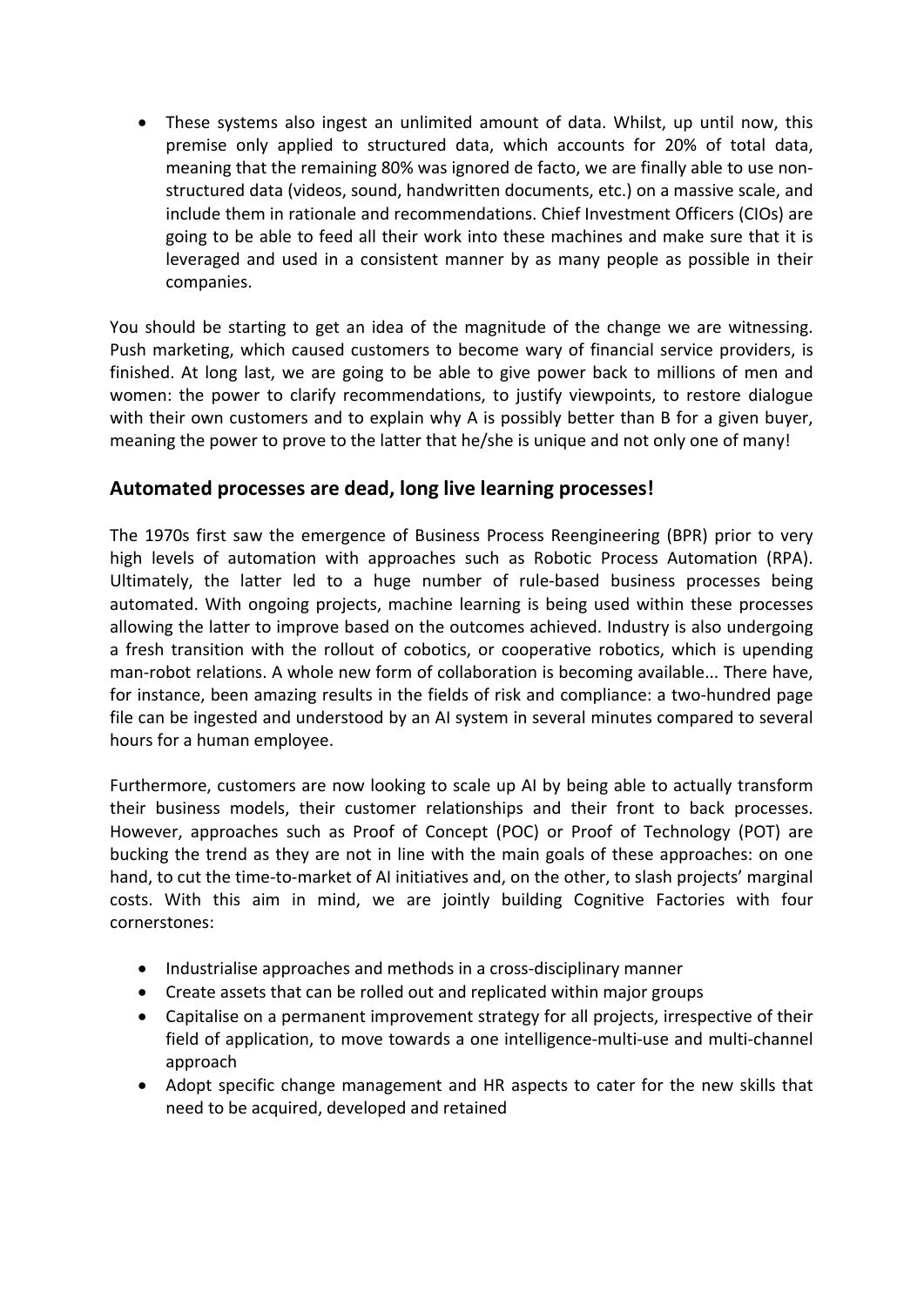### **Are we ready to embrace these new opportunities?**

#### **What obstacles need removing?**

On one hand, the issue, itself, still raises many concerns (philosophical, ethical, human, etc.). This means that change management is required today, more than ever, in order to overcome these obstacles and to provide conditions conducive to the adoption and appropriation of these systems, which take us outside our comfort zones, by as many people as possible. These systems issue information and recommendations which we do not think about as we are limited, firstly, by our knowledge and skills and, secondly, by our very human resistance to change.

On the other, education, especially at European level, is lagging behind. Its core foundations are knowledge and calculations which are undeniably the two fields in which machines are leaving people behind! Conversely, teamwork, cooperation, critical thinking and empathy are all areas in which humans are well in advance over machines! This difference highlights the absolute necessity of rebalancing hard and soft skills! They need to be combined to establish new conditions for this unprecedented collaboration. These are the issues which I am lobbying for as a member of the *Conseil de coopération économique* (CCE) for the European Union which is tasked with addressing AI-related questions and their impact on work and skills.

#### **Barriers are gradually coming down**

Although there are certainly still other obstacles, the good news is that we are already working on lifting them! At a time when 60% of decision makers state that, in their opinion, the main stumbling block for the successful rollout of AI is a lack of confidence and transparency,<sup>[4](#page-4-0)</sup> we are now able to identify, characterise and rectify the biases inherent in AI. This can be done in real time within an open ecosystem (multi-suppliers for platforms/open source or not)!

Although the scarceness of data science skills is often flagged up, the most recent technological advances go some way towards addressing this. IBM has announced the launch of NeuNetS:<sup>[5](#page-4-1)</sup> now, neural networks can be created by other neural networks! In this manner, we are providing the stakeholders with high performance solutions that are ready to be used "as is", or improved to address specific uses. This ultimately speeds up the rollout of AI to end users.

<span id="page-4-0"></span> $4$  IBM Institute for Business Value (IBV) study, October 2018.

<span id="page-4-1"></span><sup>5</sup> Smith B., *IBM AI OpenScale: Operate and automate AI with trust Watson,* https://www.ibm.com/blogs/watson/2018/10/ibm-aiopenscale-operate-and-automate-ai-with-trust/